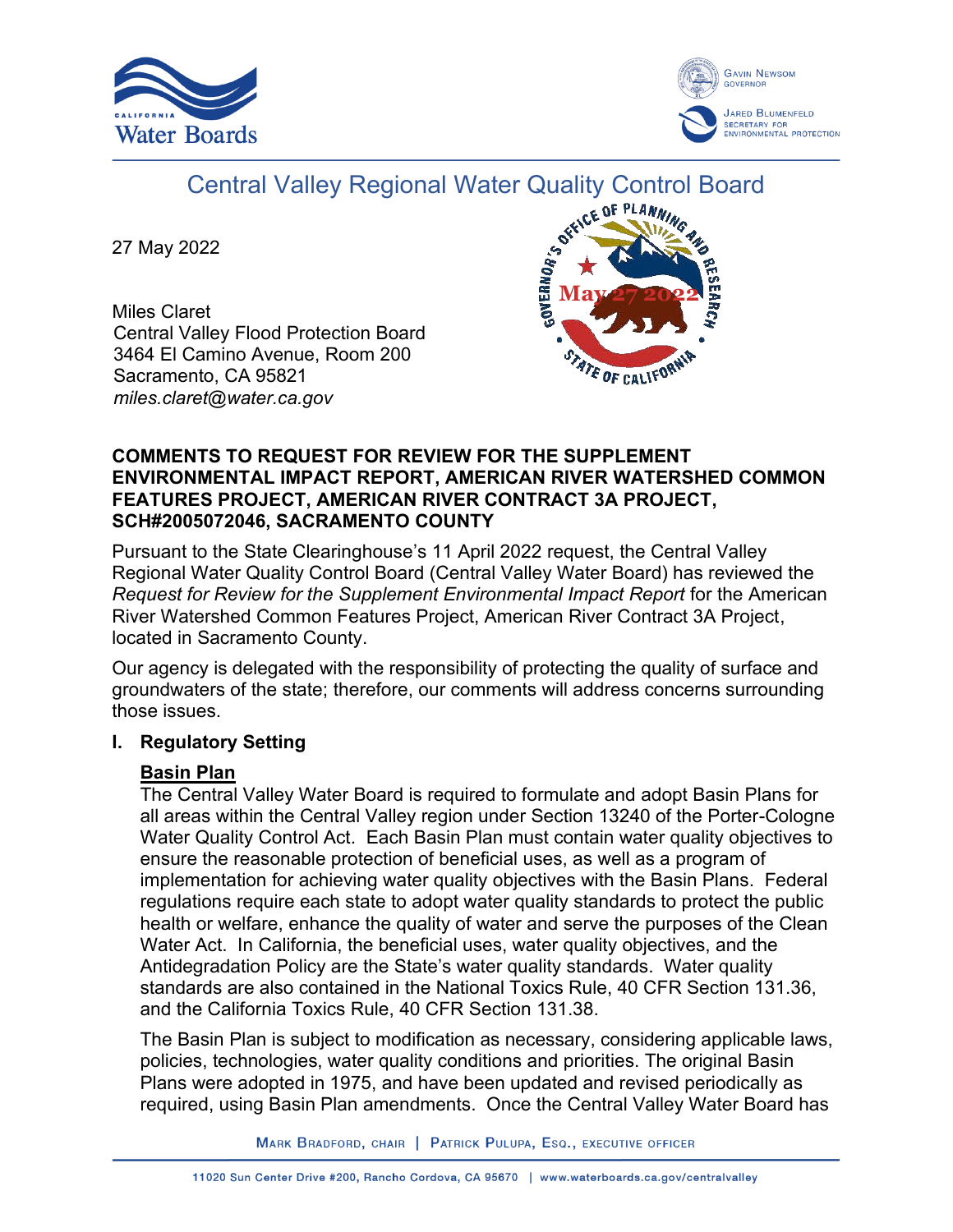American River Watershed Common  $-2$  - 2. 27 May 2022 Features Project, American River Contract 3A Project Sacramento County

adopted a Basin Plan amendment in noticed public hearings, it must be approved by the State Water Resources Control Board (State Water Board), Office of Administrative Law (OAL) and in some cases, the United States Environmental Protection Agency (USEPA). Basin Plan amendments only become effective after they have been approved by the OAL and in some cases, the USEPA. Every three (3) years, a review of the Basin Plan is completed that assesses the appropriateness of existing standards and evaluates and prioritizes Basin Planning issues. For more information on the *Water Quality Control Plan for the Sacramento and San Joaquin River Basins*, please visit our website:

[http://www.waterboards.ca.gov/centralvalley/water\\_issues/basin\\_plans/](http://www.waterboards.ca.gov/centralvalley/water_issues/basin_plans/)

#### **Antidegradation Considerations**

All wastewater discharges must comply with the Antidegradation Policy (State Water Board Resolution 68-16) and the Antidegradation Implementation Policy contained in the Basin Plan. The Antidegradation Implementation Policy is available on page 74 at:

https://www.waterboards.ca.gov/centralvalley/water\_issues/basin\_plans/sacsjr\_2018 05.pdf

In part it states:

*Any discharge of waste to high quality waters must apply best practicable treatment or control not only to prevent a condition of pollution or nuisance from occurring, but also to maintain the highest water quality possible consistent with the maximum benefit to the people of the State.*

*This information must be presented as an analysis of the impacts and potential impacts of the discharge on water quality, as measured by background concentrations and applicable water quality objectives.*

The antidegradation analysis is a mandatory element in the National Pollutant Discharge Elimination System and land discharge Waste Discharge Requirements (WDRs) permitting processes. The environmental review document should evaluate potential impacts to both surface and groundwater quality.

#### **II. Permitting Requirements**

## **Construction Storm Water General Permit**

Dischargers whose project disturb one or more acres of soil or where projects disturb less than one acre but are part of a larger common plan of development that in total disturbs one or more acres, are required to obtain coverage under the General Permit for Storm Water Discharges Associated with Construction and Land Disturbance Activities (Construction General Permit), Construction General Permit Order No. 2009-0009-DWQ. Construction activity subject to this permit includes clearing, grading, grubbing, disturbances to the ground, such as stockpiling, or excavation, but does not include regular maintenance activities performed to restore the original line, grade, or capacity of the facility. The Construction General Permit requires the development and implementation of a Storm Water Pollution Prevention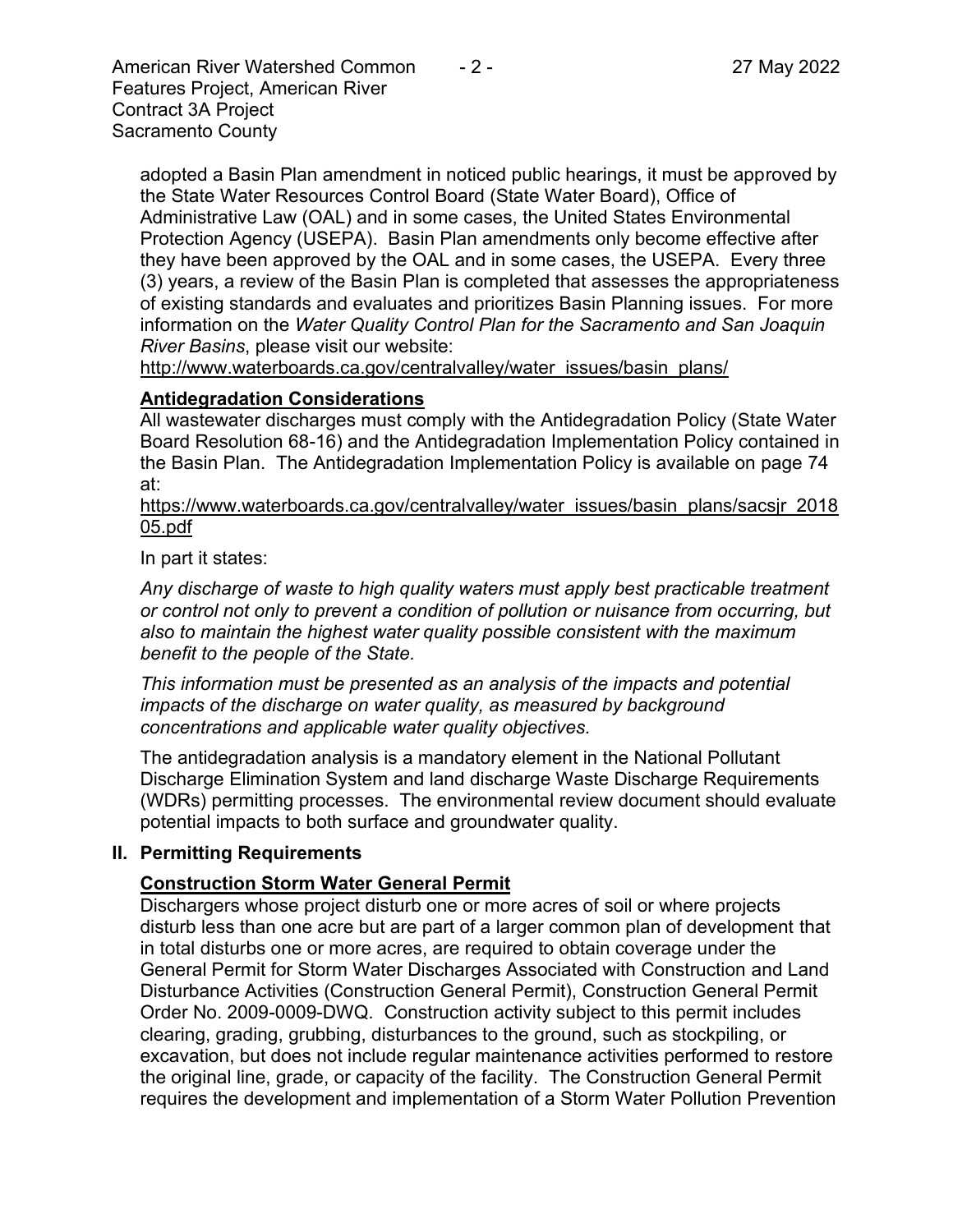American River Watershed Common  $-3$  - 27 May 2022 Features Project, American River Contract 3A Project Sacramento County

Plan (SWPPP). For more information on the Construction General Permit, visit the State Water Resources Control Board website at:

[http://www.waterboards.ca.gov/water\\_issues/programs/stormwater/constpermits.sht](http://www.waterboards.ca.gov/water_issues/programs/stormwater/constpermits.shtml) [ml](http://www.waterboards.ca.gov/water_issues/programs/stormwater/constpermits.shtml)

## **Phase I and II Municipal Separate Storm Sewer System (MS4) Permits<sup>1</sup>**

The Phase I and II MS4 permits require the Permittees reduce pollutants and runoff flows from new development and redevelopment using Best Management Practices (BMPs) to the maximum extent practicable (MEP). MS4 Permittees have their own development standards, also known as Low Impact Development (LID)/postconstruction standards that include a hydromodification component. The MS4 permits also require specific design concepts for LID/post-construction BMPs in the early stages of a project during the entitlement and CEQA process and the development plan review process.

For more information on which Phase I MS4 Permit this project applies to, visit the Central Valley Water Board website at:

http://www.waterboards.ca.gov/centralvalley/water\_issues/storm\_water/municipal\_p ermits/

For more information on the Phase II MS4 permit and who it applies to, visit the State Water Resources Control Board at:

http://www.waterboards.ca.gov/water\_issues/programs/stormwater/phase\_ii\_munici pal.shtml

## **Industrial Storm Water General Permit**

Storm water discharges associated with industrial sites must comply with the regulations contained in the Industrial Storm Water General Permit Order No. 2014- 0057-DWQ. For more information on the Industrial Storm Water General Permit, visit the Central Valley Water Board website at:

http://www.waterboards.ca.gov/centralvalley/water\_issues/storm\_water/industrial\_ge neral\_permits/index.shtml

## **Clean Water Act Section 404 Permit**

If the project will involve the discharge of dredged or fill material in navigable waters or wetlands, a permit pursuant to Section 404 of the Clean Water Act may be needed from the United States Army Corps of Engineers (USACE). If a Section 404 permit is required by the USACE, the Central Valley Water Board will review the permit application to ensure that discharge will not violate water quality standards. If the project requires surface water drainage realignment, the applicant is advised to contact the Department of Fish and Game for information on Streambed Alteration

<sup>1</sup> Municipal Permits = The Phase I Municipal Separate Storm Water System (MS4) Permit covers medium sized Municipalities (serving between 100,000 and 250,000 people) and large sized municipalities (serving over 250,000 people). The Phase II MS4 provides coverage for small municipalities, including non-traditional Small MS4s, which include military bases, public campuses, prisons and hospitals.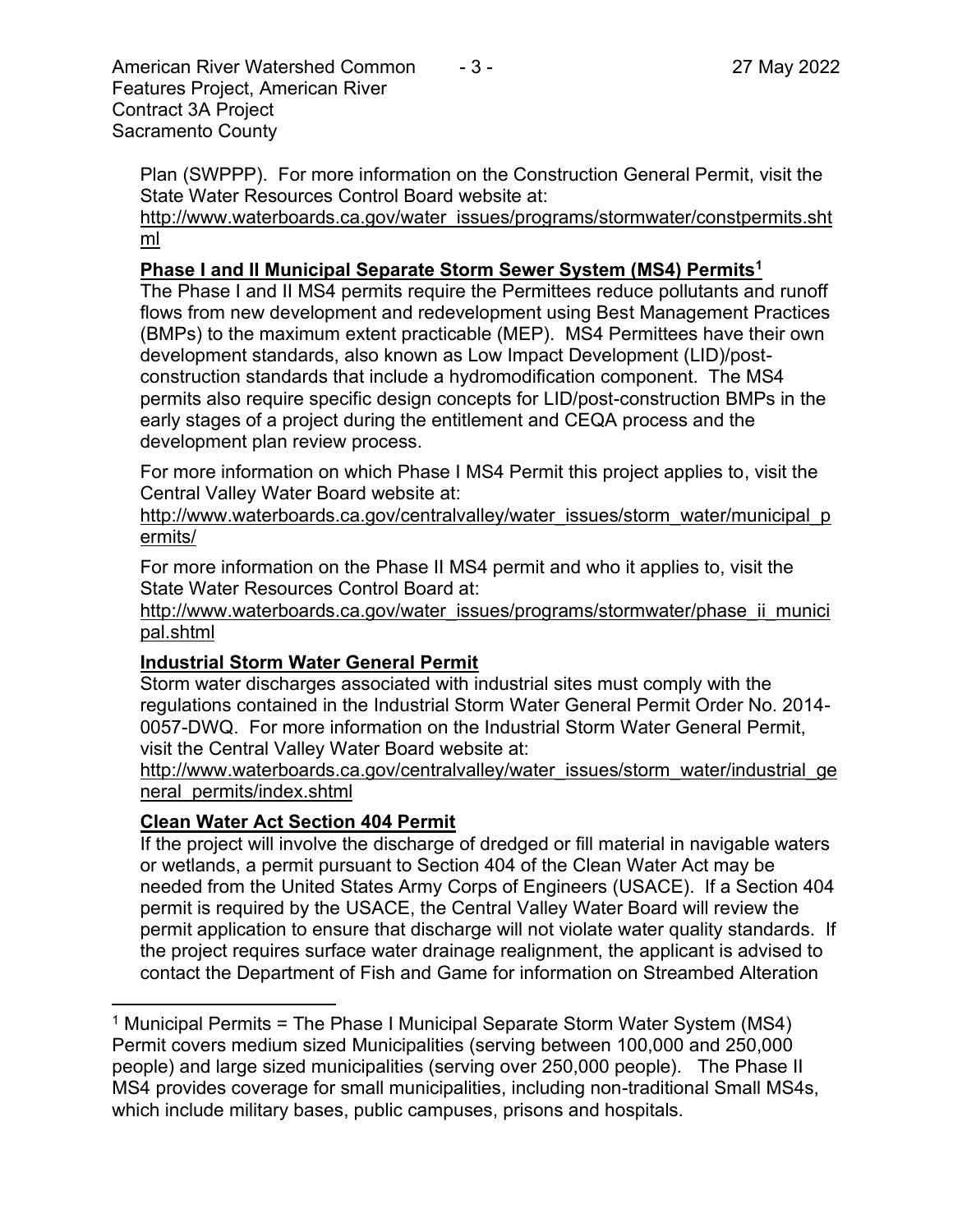American River Watershed Common  $-4$  - 27 May 2022 Features Project, American River Contract 3A Project Sacramento County

Permit requirements. If you have any questions regarding the Clean Water Act Section 404 permits, please contact the Regulatory Division of the Sacramento District of USACE at (916) 557-5250.

#### **Clean Water Act Section 401 Permit – Water Quality Certification**

If an USACE permit (e.g., Non-Reporting Nationwide Permit, Nationwide Permit, Letter of Permission, Individual Permit, Regional General Permit, Programmatic General Permit), or any other federal permit (e.g., Section 10 of the Rivers and Harbors Act or Section 9 from the United States Coast Guard), is required for this project due to the disturbance of waters of the United States (such as streams and wetlands), then a Water Quality Certification must be obtained from the Central Valley Water Board prior to initiation of project activities. There are no waivers for 401 Water Quality Certifications. For more information on the Water Quality Certification, visit the Central Valley Water Board website at:

https://www.waterboards.ca.gov/centralvalley/water\_issues/water\_quality\_certificatio n/

#### **Waste Discharge Requirements – Discharges to Waters of the State**

If USACE determines that only non-jurisdictional waters of the State (i.e., "nonfederal" waters of the State) are present in the proposed project area, the proposed project may require a Waste Discharge Requirement (WDR) permit to be issued by Central Valley Water Board. Under the California Porter-Cologne Water Quality Control Act, discharges to all waters of the State, including all wetlands and other waters of the State including, but not limited to, isolated wetlands, are subject to State regulation. For more information on the Waste Discharges to Surface Water NPDES Program and WDR processes, visit the Central Valley Water Board website at:https://www.waterboards.ca.gov/centralvalley/water\_issues/waste\_to\_surface\_wat er/

Projects involving excavation or fill activities impacting less than 0.2 acre or 400 linear feet of non-jurisdictional waters of the state and projects involving dredging activities impacting less than 50 cubic yards of non-jurisdictional waters of the state may be eligible for coverage under the State Water Resources Control Board Water Quality Order No. 2004-0004-DWQ (General Order 2004-0004). For more information on the General Order 2004-0004, visit the State Water Resources Control Board website at:

https://www.waterboards.ca.gov/board\_decisions/adopted\_orders/water\_quality/200 4/wqo/wqo2004-0004.pdf

#### **Dewatering Permit**

If the proposed project includes construction or groundwater dewatering to be discharged to land, the proponent may apply for coverage under State Water Board General Water Quality Order (Low Threat General Order) 2003-0003 or the Central Valley Water Board's Waiver of Report of Waste Discharge and Waste Discharge Requirements (Low Threat Waiver) R5-2018-0085. Small temporary construction dewatering projects are projects that discharge groundwater to land from excavation